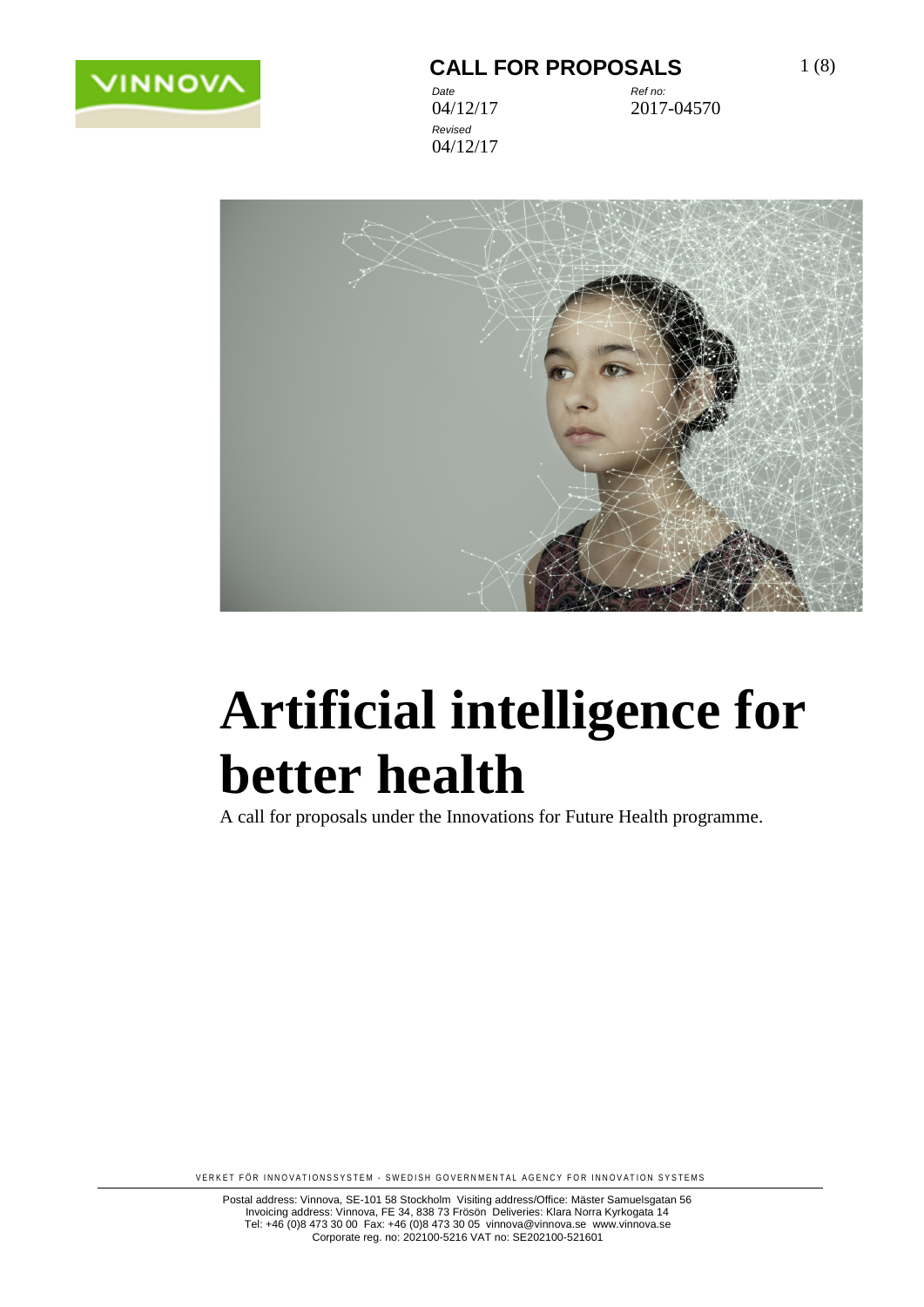

### Contents

|    | The call in brief. |  |  |
|----|--------------------|--|--|
| 2  |                    |  |  |
| 3  |                    |  |  |
| 4  |                    |  |  |
|    | 4.1                |  |  |
|    | 4.2                |  |  |
| 5  |                    |  |  |
| 6  |                    |  |  |
|    |                    |  |  |
|    | 7.1                |  |  |
|    |                    |  |  |
|    |                    |  |  |
|    |                    |  |  |
|    |                    |  |  |
| 8  |                    |  |  |
|    | 8.1                |  |  |
|    | 8.2                |  |  |
| 9  |                    |  |  |
| 10 |                    |  |  |
|    |                    |  |  |

### **Revision history**

| lata | Л1           |
|------|--------------|
| Dale | Changes made |
|      |              |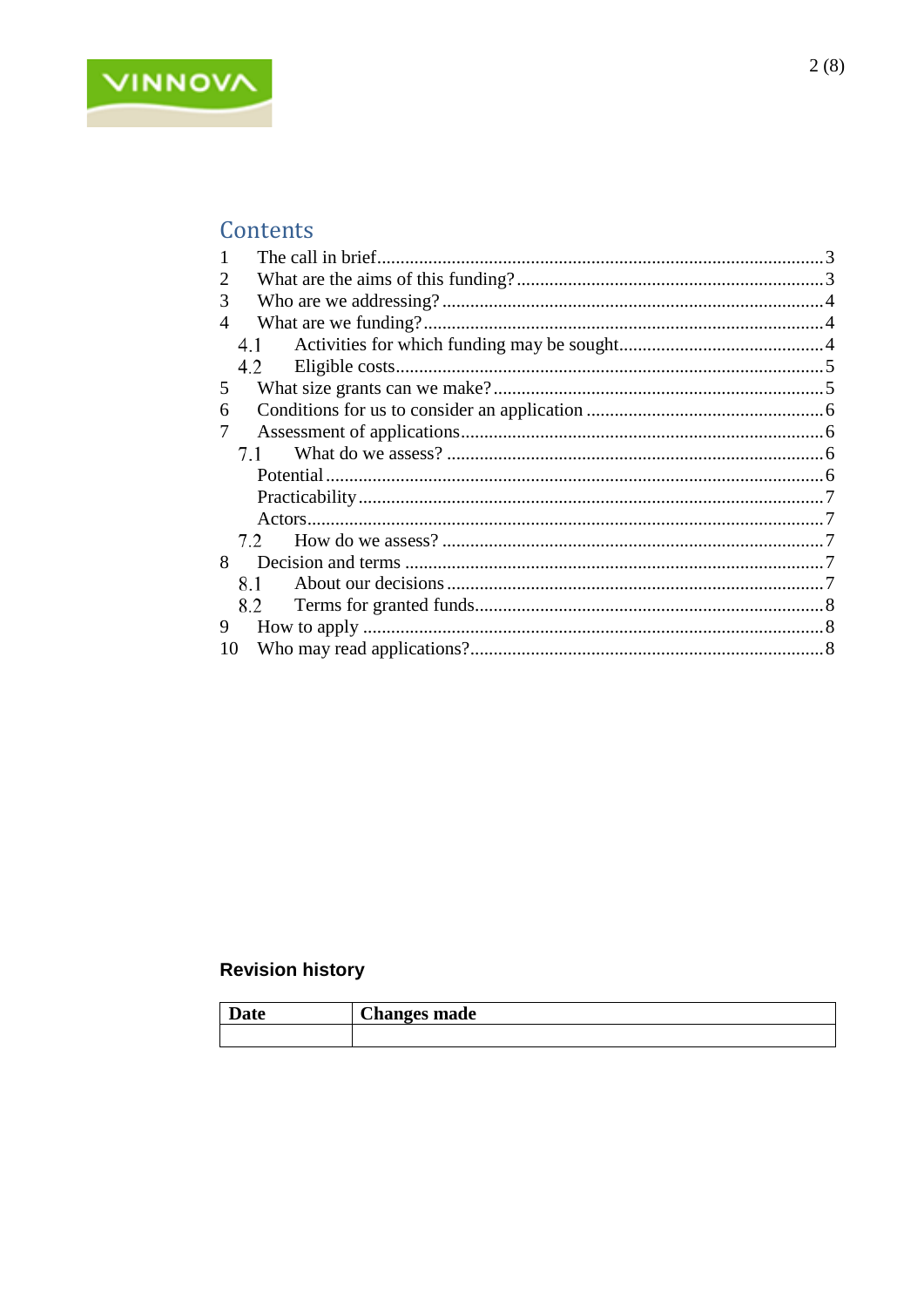# <span id="page-2-0"></span>**1 The call in brief**

**VINNOV** 

Vinnova is announcing grant funding to implement projects aimed at producing new solutions which, aided by artificial intelligence, have significant potential to improve public health, nursing or care in Sweden. Projects may focus on such things as disease prevention, diagnosis, treatment, nursing or processes. Projects should be able to add economic value either by bringing about new products and services which can be commercialised, or by other means such as improved healthcare or streamlining of nursing or care. For this reason, your solution should be scalable and implementable during the lifetime of the project. The project duration may be up to three years and should start no later than  $4<sup>th</sup>$  June 2018.

This call addresses groupings of at least two project partners of differing expertise; artificial intelligence plus healthcare, nursing or care. Applicants are welcome from all sectors. This might include companies, universities, county councils and municipalities. At least one requirement owner should be included as a project partner in the group. In this call, a requirement owner means someone who needs the solution which the project intends to develop. The requirement owner is responsible for the solution corresponding to a genuine need and that the solution can be implemented within the allotted duration of the project. Users, customers and patients are examples of possible requirement owners.

A budget of SEK 20 million has been set aside for this call. Relevant information on this offer and a link to our application service (eServices Portal) can be found on the Vinnova website [here.](https://www.vinnova.se/e/digital-halsa/artificiell-intelligens-for-battre-halsa-2018/) Applications should be submitted to Vinnova no later than 2 p.m. on 20<sup>th</sup> March 2018. Our decision to award or decline an application will be made by post no later than  $4<sup>th</sup>$  June 2018.

### <span id="page-2-1"></span>**2 What are the aims of this funding?**

Through its call for proposals "Artificial Intelligence for Better Health", Vinnova wants to drive advancements in healthcare, nursing and care and thereby contribute to sustainable development, improved public health and good, equal care. Aided by artificial intelligence (AI), our aim is to benefit Swedish residents and businesses by creating solutions that facilitate disease prevention, earlier and safer diagnoses, better treatments and more effective processes.

This call addresses groupings of at least two project partners of differing expertise; artificial intelligence plus healthcare, nursing or care. Vinnova would like to see new inter-sectorial cooperations, and AI experts working in other industries such as finance technology to tackle and release the potential of AI in healthcare, nursing and care. The aim is for these partnerships to result in new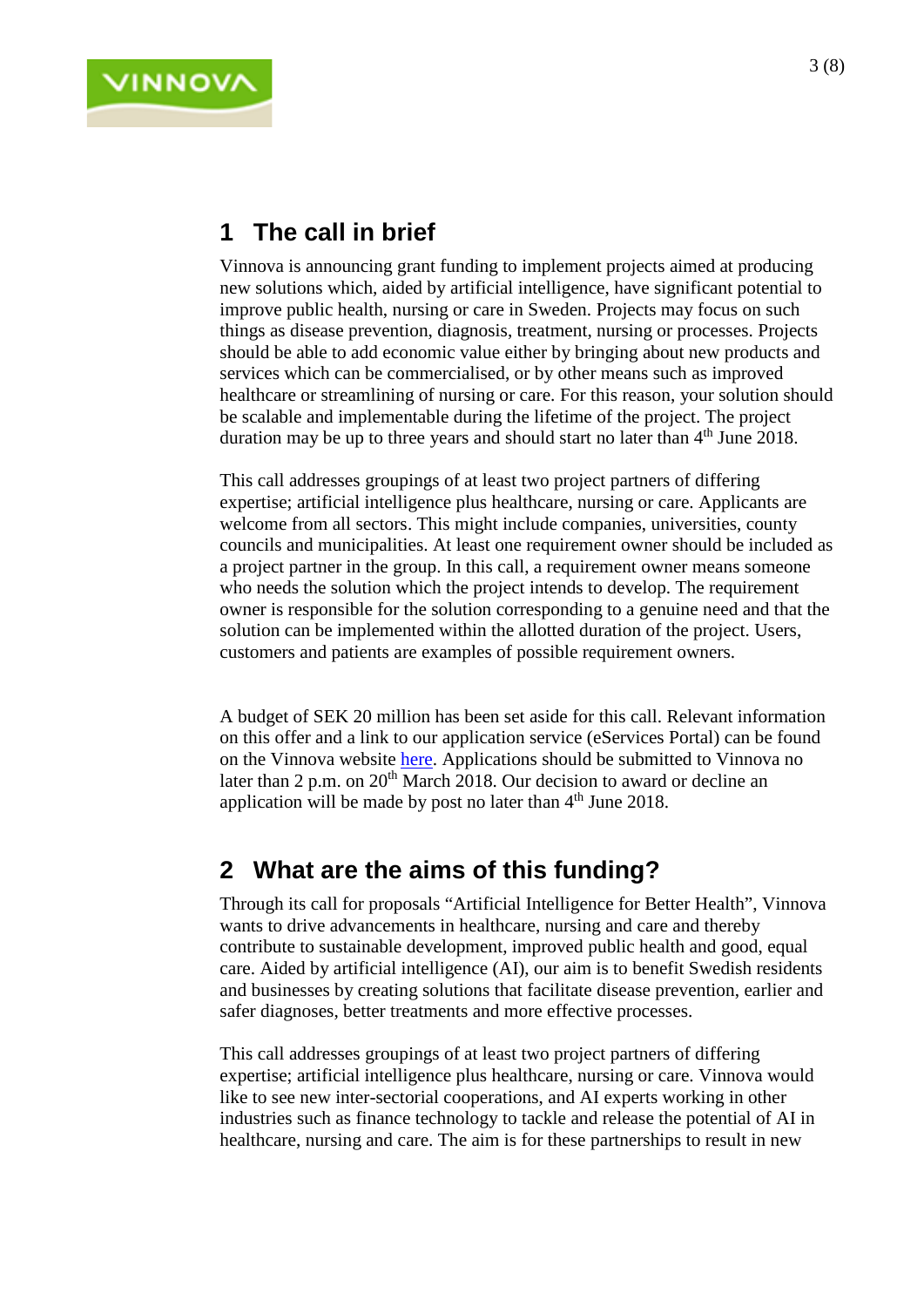

products and services which can be commercialised, thus helping enhance Sweden's international competitiveness within the field.

The solutions which are produced must also contribute indirect economic value through such things as improved healthcare or streamlining of nursing or care. For this reason, proposed solutions should be scalable and implementable during the lifetime of the project. Projects should have a clear user perspective.

Vinnova is one of 60 official bodies specially commissioned by the government to work proactively on equality integration during 2016-2018. This means that your operation should be developed so that it contributes to the equality policy goal for *women and men to have the same power to shape society and their own lives*. An equality perspective will thus guide the assessment process of this call.

### <span id="page-3-0"></span>**3 Who are we addressing?**

This call addresses groupings of at least two project partners of differing expertise; artificial intelligence plus healthcare, nursing or care. The project parties should be legal entities and independent of each other. Foreign parties may take part if they have a base of operations in Sweden. Applicants from all sectors are welcome and might include companies, universities, county councils and municipalities. At least one requirement owner should be included as a project partner in the group. In this call, a requirement owner means someone who needs the solution which the project intends to develop. The requirement owner is responsible for the solution corresponding to a genuine need and that the solution can be implemented within the allotted duration of the project. Users, customers and patients are examples of possible requirement owners.

### <span id="page-3-1"></span>**4 What are we funding?**

#### <span id="page-3-2"></span>**Activities for which funding may be sought**

Funding may be sought for projects which, aided by AI methods, produce a solution of great potential to improve public health, nursing or care in Sweden. Your project may focus on such things as disease prevention, diagnosis, treatment, nursing or processes.

Your project should be able to add economic value, either by bringing about new products and services which can be commercialised, or other things such as improved healthcare or streamlining of nursing or care. For this reason, your solution should be scalable and implementable during the lifetime of the project. Your solution should generate benefit for Swedish residents. Examples of areas which would be a good fit for this call are projects focusing on: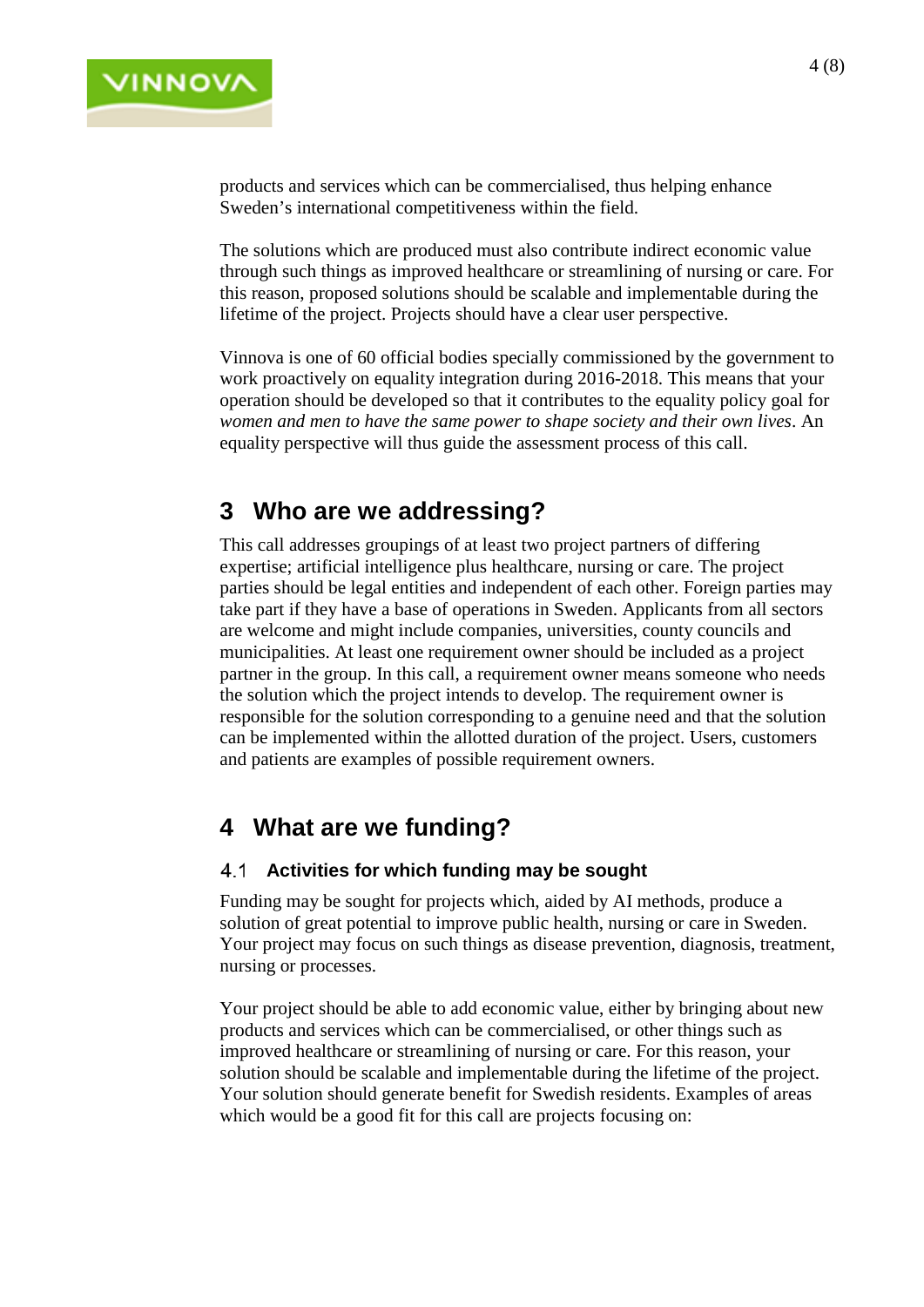

- healthcare and patient admin solutions which optimise treatment, nursing, resources and finances
- risks and safety; for example, detection of deviations in lab results, readings and dosages
- forecasting tools based on existing data, for better planning
- semi-automation of manual processes where there is currently too much variation
- decision-making support for prevention, diagnosis and treatment based on existing data
- coordination of healthcare and nursing for people with comorbidities.

Early-stage projects are not suitable for this call for proposals. For example, projects which are beginning to measure or search for data, or which cannot deliver something new for Swedish residents or companies within the allotted project duration. Groups of actors which do not include a requirement owner are not suitable for this call either. The primary aim is not to develop new methods within AI, but to use AI to measure needs within healthcare, nursing and care.

It is for the applicant to determine what type of data and which AI methods will be used in their project. The project plan must state clearly why the chosen method is best suited for its purpose and what expertise the project partners have in the chosen method.

Your solution should be innovative. It is therefore important to have a thoroughgoing situational analysis, incorporating the international perspective and describing how your solution differs from existing ones. Vinnova does not fund pure product development.

Projects may run for up to three years and your project should start no later than 4th June 2018. Development work that has already been carried out will not be compensated by Vinnova. Any legal obstacles to the use or cross-checking of data should be documented in your report to Vinnova.

#### <span id="page-4-0"></span>**Eligible costs** 4.2

Our funding is in the form of grants. Grants to organisations which are conducting economic activity are restricted by rules on state support. These rules govern such things as the type of costs and what proportion of them may be covered by a grant.

### <span id="page-4-1"></span>**5 What size grants can we make?**

Under this call for proposals, grants are made under the framework for experimental development in accordance with Vinnova's regulations, SFS 2015:208 R&D support (§ 9 / Art. 25). This means that organisations which are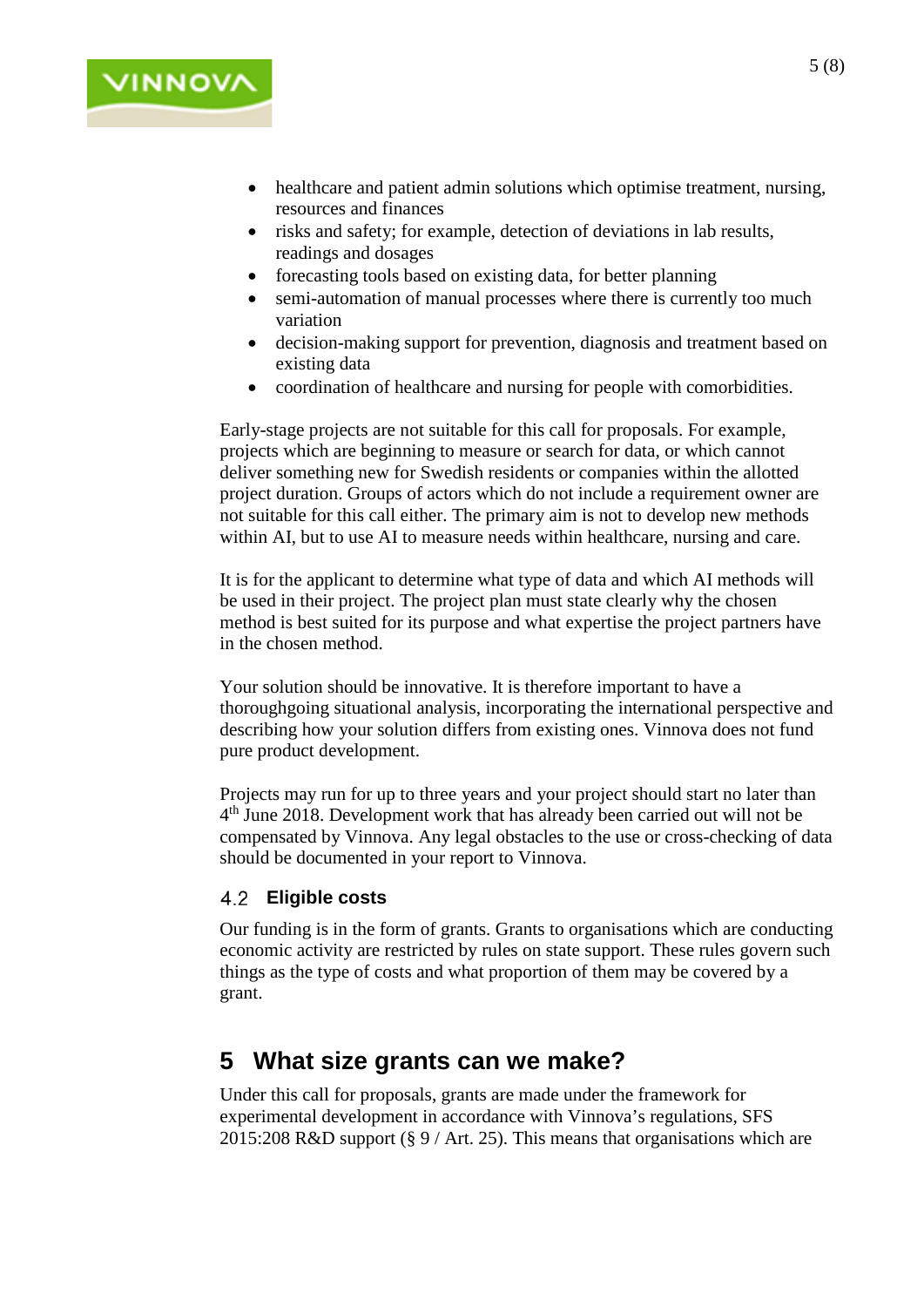

conducting economic activity may be given a grant of 25-60% of the [eligible costs](https://www.vinnova.se/globalassets/dokument/guide-till-vinnovas-villkor-om-stodberattigande-kostnader-2017-04-21-master.pdf) for each party. The level of grant depends on such things as the size of the company, the project parties and how they plan to disseminate their results. More information about this may be found in the table on page 2 [here.](https://www.vinnova.se/globalassets/dokument/tabell-stodnivaer-statligt-stod.pdf)

Grants to research organisations and publicly funded nursing and care in Sweden do not count as state support when these organisations are involved in their noneconomic activity. In this call, those organisations which do not fall under the state rules may be given a grant of up to 80% of their [eligible costs.](https://www.vinnova.se/globalassets/dokument/guide-till-vinnovas-villkor-om-stodberattigande-kostnader-2017-04-21-master.pdf)

This call has a budget of SEK 20 million.

## <span id="page-5-0"></span>**6 Conditions for us to consider an application**

We will only consider applications which meet the following requirements:

- the application makes it clear that the project can contribute to what Vinnova wants to achieve through its funding under this call.
- the application is submitted and formatted in accordance with section 9 below
- the group of actors consists of at least two project parties with differing expertise – artificial intelligence and healthcare, nursing or care.
- at least one of the requirement owners is part of the project group
- the level of support for each party in the application is in accordance with what has been stated under section 5 above
- all project parties are legal entities
- the application arrives no later than  $2 p.m.$  on  $20<sup>th</sup>$  March 2018.

Once the application date has expired, applications may only be made upon request from us.

### <span id="page-5-1"></span>**7 Assessment of applications**

#### <span id="page-5-3"></span><span id="page-5-2"></span>**What do we assess?**

#### **Potential**

- Potential to meet the objectives of the call.
- Potential to improve public health, nursing or care in Sweden by meeting the existing needs of the requirement owner.
- Potential to contribute economic value.
- International competitiveness.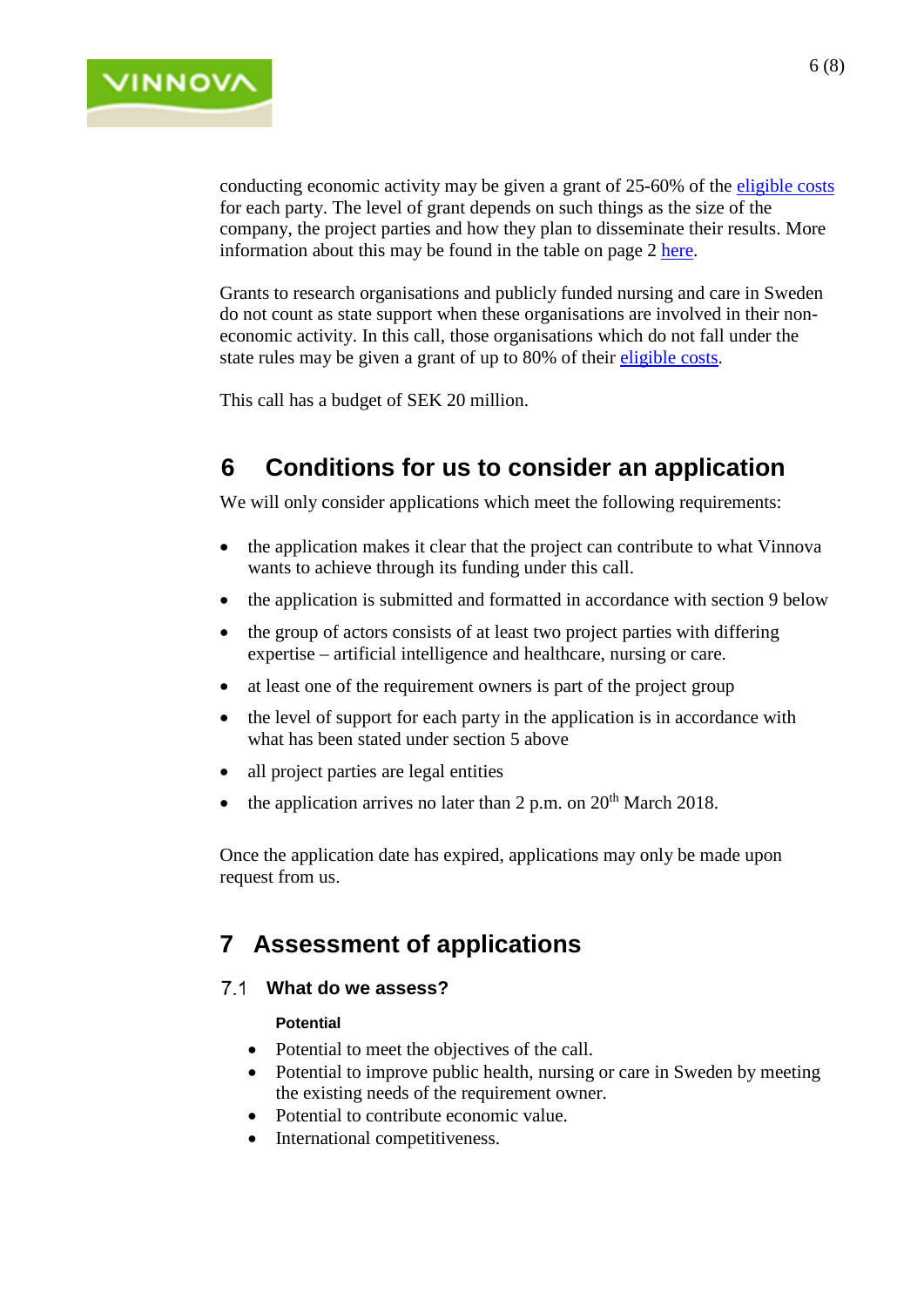

<span id="page-6-0"></span>• Potential to contribute increased equality.

#### **Practicability**

VINNOV

- Probability that the project will be able to deliver something new for residents of Sweden or companies, within the allotted project duration.
- Relevance of the choice of AI method to the proposed solution.
- Project's integration in the requirement owner's organisation
- Realistically planned activities in regard to time and budget.
- <span id="page-6-1"></span>• Situational analysis and how it incorporates the international perspective.

#### **Actors**

- Project parties' capability and reliability in regard to implementing the project.
- Commitment of the respective project parties to implementation and funding.
- Representation of the groups that the solution will benefit.
- Project parties' expertise and experience in the chosen AI method.
- How well the project team (key people) is composed in regard to gender distribution, including commitment and influence.

#### <span id="page-6-2"></span>**How do we assess?**

With reference to the equal treatment principle, only those applications meeting the requirements under point 6 will be considered. Applications which meet the requirements under point 6 will be assessed according to the above assessment criteria in competition with each other. The applications will be assessed by Vinnova and by experts appointed by the Agency. Applicants may be called to interview. Vinnova will then make its decision on funding and notify this to all applicants.

### <span id="page-6-3"></span>**8 Decision and terms**

#### <span id="page-6-4"></span>**About our decisions**

Grants are made under the framework for experimental development in accordance with Vinnova's regulations SFS 2015:208 R&D support (§ 9 / Art. 25).

Our decision to award or decline an application will be made by post no later than 4<sup>th</sup> June 2018. Decisions may not be appealed. If funds have been awarded in error, or an overpayment made, the recipient may be liable for repayment.